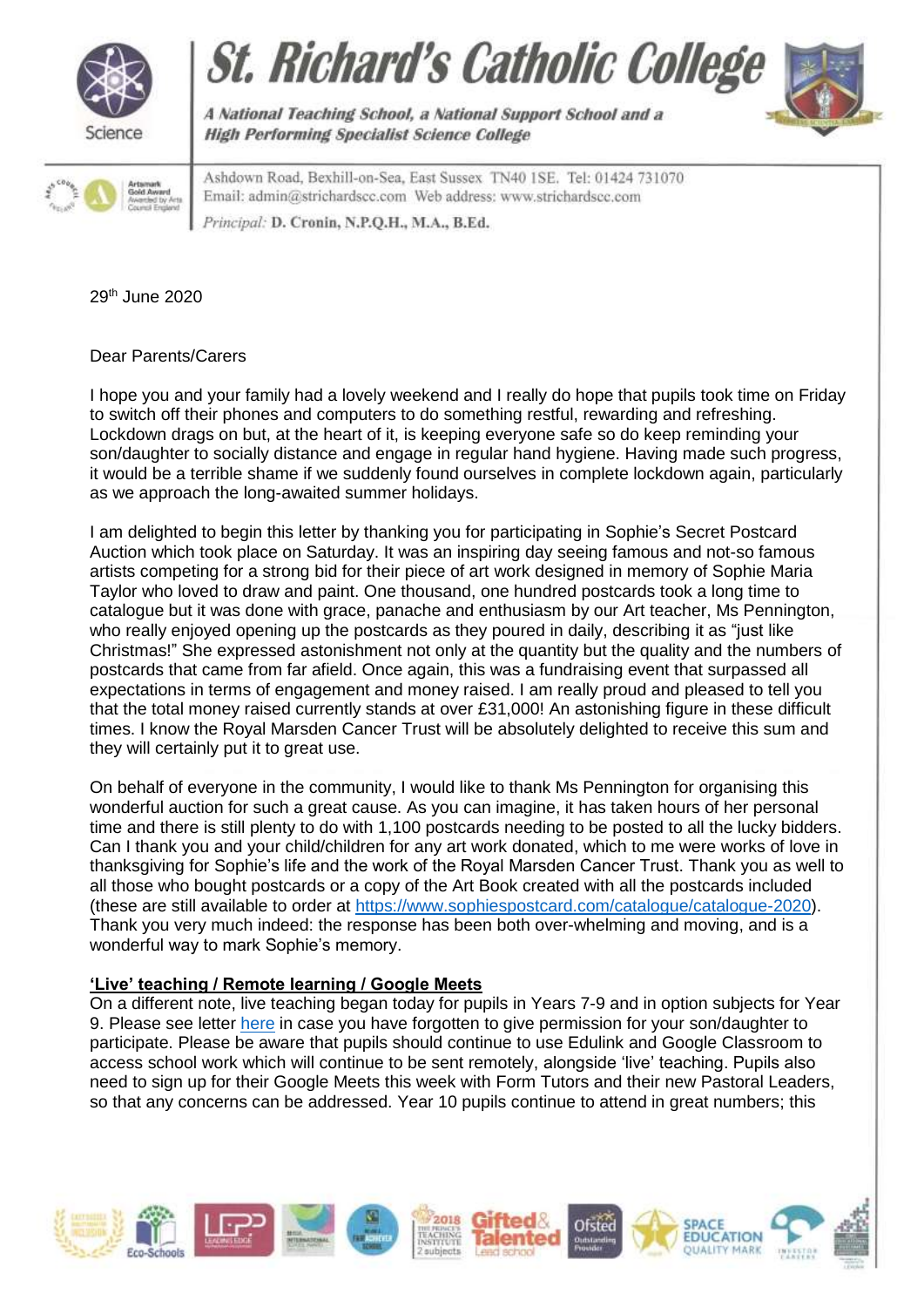week's focus being Geography, History and option subjects. Parents/Carers are reminded that the pupils are able to stay on after 2.15pm to continue with remote education or to receive face-to-face support from staff who are in school on that day. Performing Arts/Music pupils are making the most of the opportunity, well done to them.

### **British Dyslexia Association**

Trying to choose the right technology to support your child's education can be challenging. To offer some support and guidance, the British Dyslexia Association has teamed up with Myles Pilling to host a FREE webinar for parents. This session aims to take you through some of the options for assistive technology and demonstrate ways to motivate dyslexic children when learning at home. Please click [here](https://www.bdadyslexia.org.uk/news/assistive-technology-and-the-dyslexic-learner-free-webinar-for-parents) to book your free place.

## **Summer Food Fund**

I am really pleased to report that the Government are now providing eligible pupils with a £90 voucher to cover the 6-week holiday period. The Guidance states that 'any child currently in receipt of benefits-related free school meals or who becomes eligible during the summer term is eligible for the Covid Summer Food Fund which means that Year 11 pupils who meet the criteria will receive the funding too'. Further details to follow.

## **Well-Being**

The School Health Service continue to develop its service to pupils and parents. Please see [here.](https://drive.google.com/file/d/1sdle7t2gdTcchG61j1a2fv5vonS3Y65i/view?usp=sharing) Additionally, you are reminded of the Pupil Support booklet re-distributed in May which signposts you and your child/children to a range of resources and services, if needed. Well-Being is often raised as a topic by Pastoral Leaders in their weekly assemblies and, of course, you all have access to the Action Your Potential webinars. Below is a series of videos from Andrew at Action Your Potential, produced for pupils and parents, talking through the science of how our brains will be responding to all the changes and what we can do about it:

[Video 1: Neuro Ninja In the Upside Down](https://www.youtube.com/watch?v=oIAQlYjoSE0) (1): How Are You Feeling? [Video 2: Neuro-Ninja In the Upside Down \(2\): So Much Change](https://www.youtube.com/watch?v=gEC8qEVudHA) [Video 3: Neuro-Ninja In the Upside Down \(3\): Prediction Fail!!!](https://www.youtube.com/watch?v=jKgwD4Frf0k) [Video 4: Neuro-Ninja In the Upside Down \(4\): Cognitive Distortions and Cake](https://www.youtube.com/watch?v=zTEFdMZlebI) [Video 5: Neuro-Ninja In The Upside Down \(5\): Cake Every Day!](https://www.youtube.com/watch?v=fDxlN7uRLec)

### **Black Lives Matter Movement**

Two weeks ago, I shared with you the Catholic Bishops of England's statement on the importance of respect and love for all our fellow human beings. Today, I would like to share, with you [here](https://yoopies.co.uk/c/press-releases/blacklivesmatter) a document called 'A Parent's Guide to Black Lives Matter' so that you can engage in positive and open discussions about race and racism with your child/children. I do hope you find the document useful and that it supports our pupils to see that racial inequalities do exist but they must play their part in ensuring they do not exist in **our** school, homes or wider community. We all need to celebrate cultural differences and speak out against racism/injustice if the world is going to be a happier, safer and richer place for all races, including your children, to enjoy in the future. Two former pupils recently visited St Richard's to talk about their experiences belonging to minority ethnic groups. Whilst they loved school, sadly their experience, at times, by a minority of pupils affected their self-esteem deeply. Sharing their experiences openly and honestly will ensure that the staff and I can work to 'stamp out' subtle name-calling and innuendo, in particular, and additionally review some school policies. I have to say that I was shocked and saddened by some of the namecalling in a school community where respect for other people is central and where the daily message is 'One Race: the Human Race'. However, we can never be complacent and think that 'it